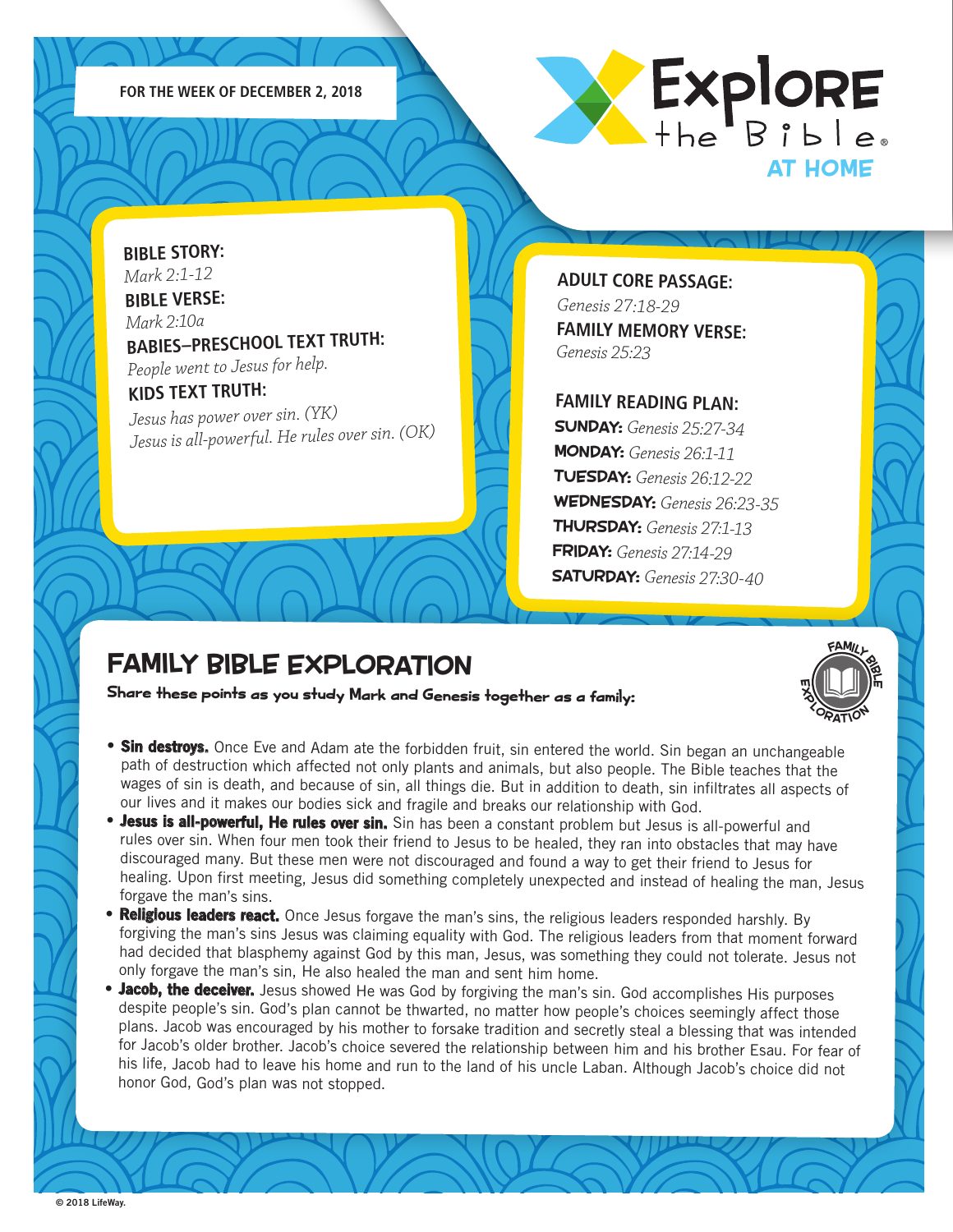



**BIBLE STORY:** *Mark 4:1-20* **BIBLE VERSE:** *Mark 4:9* **BABIES–PRESCHOOL TEXT TRUTH:**  *Jesus used stories to help people learn.* **KIDS TEXT TRUTH:** 

*God's Word changes us. (YK) God's Word transforms our hearts an<sup>d</sup> minds. (OK)*

**ADULT CORE PASSAGE:** *Genesis 28:10-22*  **FAMILY MEMORY VERSE:** *Genesis 28:15*

**FAMILY READING PLAN:**

SUNDAY: *Genesis 27:41-46* MONDAY: *Genesis 28:1-9* TUESDAY: *Genesis 28:10-22* WEDNESDAY: *Genesis 29:1-12* THURSDAY: *Genesis 29:13-20* FRIDAY: *Genesis 29:21-30* SATURDAY: *Genesis 29:31-35*

FAMILL<br>I II P

X<sub>ORATION</sub>

iη

m

## FAMILY BIBLE EXPLORATION

- Jesus the teacher. Jesus was a master teacher. As a matter of fact, teacher was one of the most common words used to describe Jesus by His disciples. Jesus modeled teaching in everyday life and used stories as a way to get His points across to His audience. Jesus' favorite teaching technique was to use parables. Parables are stories that use metaphors to relate spiritual truth with everyday life.
- **God's Word is alive.** Jesus told a story of a farmer. This parable would have made sense to the people where Jesus taught since farming was a big business for the residents of the north shore of the Sea of Galilee. Jesus began with a story of a farmer sowing seed. In Bible times, farmers would walk through their fields and scatter the seed on top of the soil, then return after the seed was scattered and turn the seed under. Jesus used the analogy of soil types to make a connection to people's hearts.
- Four soils. Jesus mentioned the hard path where people walked. This soil would not allow the seed to take root. Instead the birds would take the seed. The rocky soil near the edges of the field was not very deep and would allow the seed to grow quickly but the roots would not take hold. Some seed fell on the thorny soil and the hearty thorns and thistles grew quickly and choked out the crops. Finally, the good soil accepted the seed and the seed flourished. For His disciples, Jesus showed that the seed was God's Word. The soil represented people's hearts. Some hear the word and Satan takes it away. Some receive the word, but it doesn't take root. Some people succumb to the influences around them, and the word is choked out. Others hear the word and receive it, making it profitable for their lives.
- **God reveals His purposes.** Jesus revealed for His disciples the meaning of His parable and helped them see the kingdom of God. God revealed His purposes to Jacob as Jacob slept on his way to his uncle's homeland. God's assurances to Jacob transformed the way he lived his life, much like God's Word changes us today.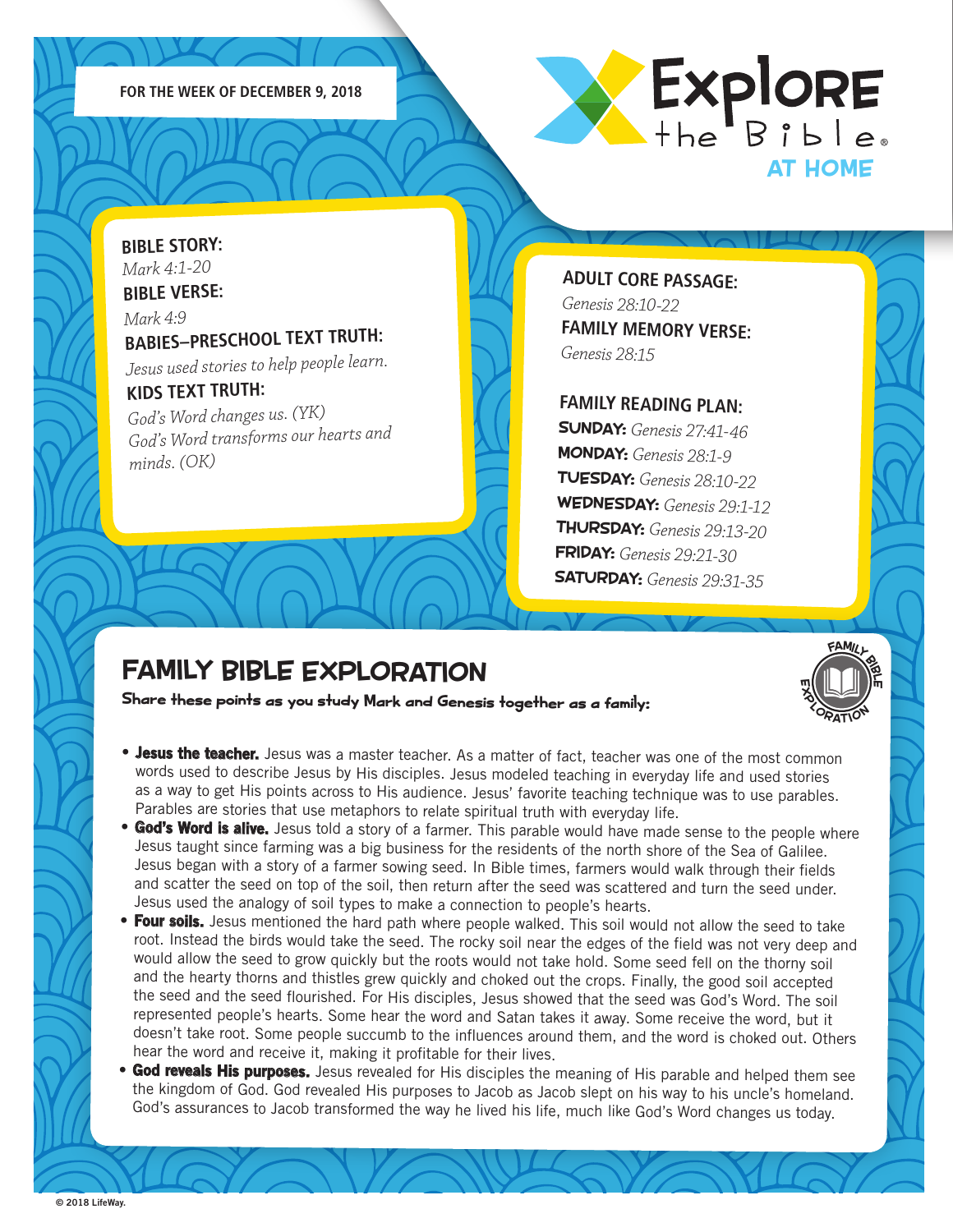



**BIBLE STORY:** *Mark 5:21-43* **BIBLE VERSE:** *Mark 5:36b* **BABIES–PRESCHOOL TEXT TRUTH:**  *Jesus made sick people well. (BT) Jesus healed sick people. (P)* **KIDS TEXT TRUTH:** 

*Jesus has power over sickness. (YK) Jesus is all-powerful. He rules over sickness. (OK)*

**ADULT CORE PASSAGE:** *Genesis 29:16-30*  **FAMILY MEMORY VERSE:** *Genesis 29:35*

### **FAMILY READING PLAN:**

SUNDAY: *Genesis 30:1-13* MONDAY: *Genesis 30:14-24* TUESDAY: *Genesis 30:25-36* WEDNESDAY: *Genesis 30:37-43* THURSDAY: *Genesis 31:1-13* FRIDAY: *Genesis 31:14-21* SATURDAY: *Genesis 31:22-35*

### FAMILY BIBLE EXPLORATION



- Jesus is all-powerful. Jesus has power over everything because He created everything. While Jesus lived on the earth He had many opportunities to show His power. Jesus used this power to help people understand that He truly was the Messiah, sent from heaven, to rescue people from their sin. In many instances Jesus performed miracles on people the crowds may have felt were insignificant. That was the case in Mark 5 when Jesus healed a woman and a girl.
- Girls rock! Unfortunately, during New Testament times, females were not viewed very highly. This might be difficult for us to understand in our society, but the two females in today's story would have seemed insignificant to the men pressing Jesus for signs of His claims. The woman would have been ceremonially unclean and unable to participate in worship or other religious experiences. The girl was a child, and children sometimes were not even recognized by society. Jesus threw off societal confines and healed both the woman and the girl.
- Faith reigns. Jesus healed the girl and the woman because of the faith placed in Him. Jairus, a religious leader, knew Jesus could heal his daughter, and because of Jairus's faith, his daughter was healed. Similarly, the woman had so much faith that she believed even touching the hem of Jesus' robe would heal her. Her faith was also rewarded with healing. Jesus helps those who have faith!
- **Sin brings brokenness.** Because of sin, the world is broken. Because of sin, people have symptoms like those described in the stories of Jesus' healings. Sin not only breaks relationship with God, it also breaks relationship with those we sin against. Jacob experienced a broken relationship because of his sin and was living in a foreign land. Jacob worked for his uncle Laban, so he could receive Laban's youngest daughter, Rachel, as his wife. After working for seven years, Laban tricked Jacob and Jacob had to work another seven years to marry Rachel. Through his work, Jacob remained faithful to God and trusted God's future promise.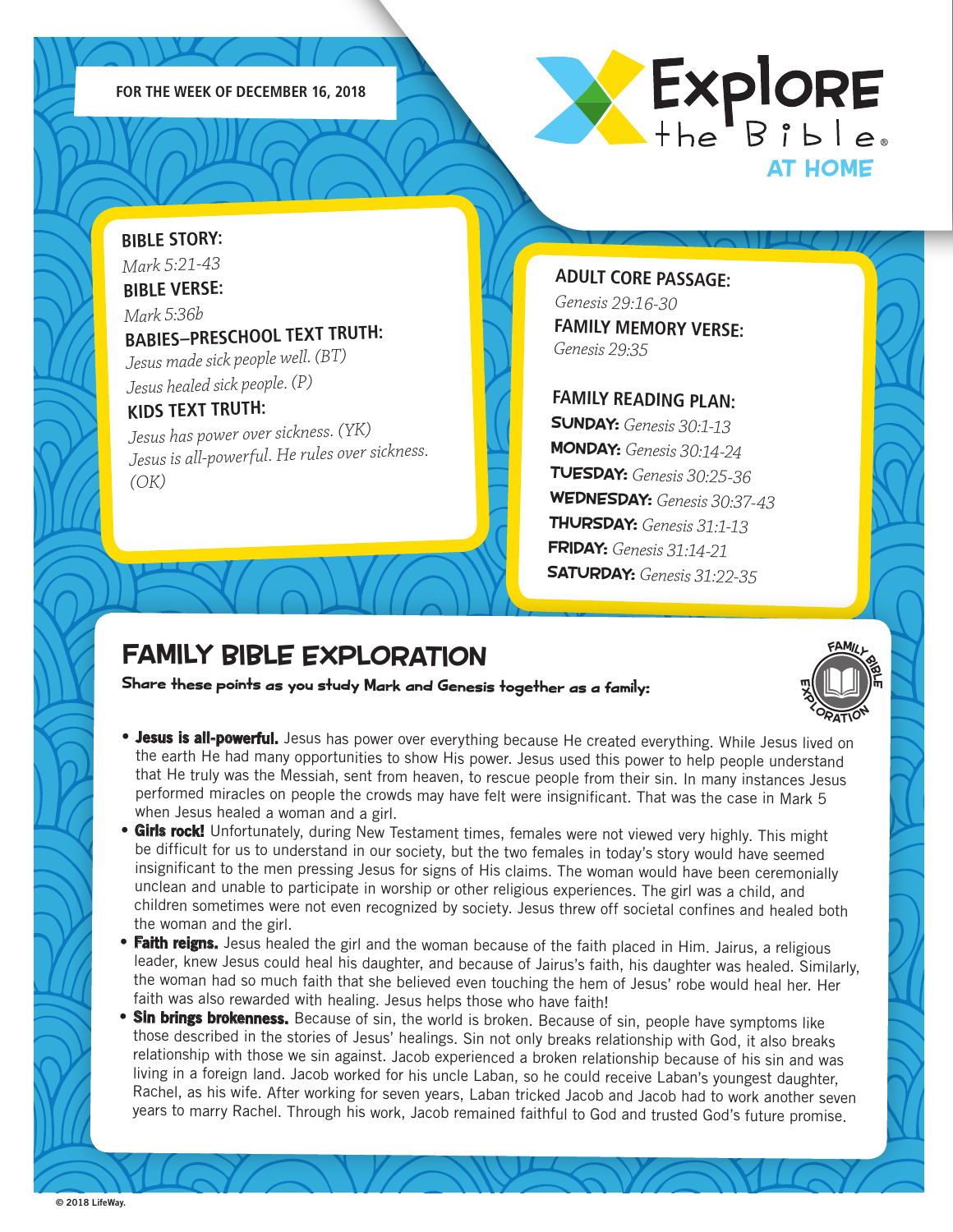



**BIBLE STORY:** *Luke 2:1-20; Mark 1:14b-15,35-45* **BIBLE VERSE:** *Luke 2:11* **BABIES–PRESCHOOL TEXT TRUTH:**  *Jesus was born in Bethlehem.* **KIDS TEXT TRUTH:**  *God sent Jesus to rescue us from our sin. (YK) Jesus is the good news—God sent Him to rescue us from our sin. (OK)*

**ADULT CORE PASSAGE:** *Luke 1:26-38*  **FAMILY MEMORY VERSE:** *Luke 1:33*

### **FAMILY READING PLAN:**

SUNDAY: *Genesis 31:36-42* MONDAY: *Genesis 31:43-55* TUESDAY: *Genesis 32:1-12* WEDNESDAY: *Genesis 32:13-23* THURSDAY: *Genesis 32:24-32* FRIDAY: *Genesis 33:1-10* SATURDAY: *Genesis 33:11-20*

FAMILL<br>In III 19

X<sub>ORATION</sub>

m

m

# FAMILY BIBLE EXPLORATION

- God's plan for Mary. Mary was a young woman living in Nazareth, a small town on the western end of the Sea of Galilee. An angel appeared to Mary and announced that she had been favored by God. The angel, Gabriel, announced that Mary would become the mother of the promised Messiah. Mary did not understand this greeting and message since she was engaged to be married to a man named Joseph.
- **God's plan for Joseph.** Joseph, a carpenter from Nazareth, was engaged to Mary. When Joseph discovered Mary was pregnant, he decided not to shame Mary and planned to privately divorce her. That night, Joseph was also visited by an angel who told Joseph to marry Mary since the baby was to be the Savior of the world. Joseph was obedient and married Mary.
- God's plan for Jesus. Mary and Joseph had to travel to Bethlehem, a town about six miles south of Jerusalem. Bethlehem was the hometown of Joseph's ancestors and he had to return. Taking Mary along with him, Joseph looked for accommodations for the evening. When they arrived in Bethlehem for the census, all of the lodging places were full and Joseph and Mary had to seek lodging in a place where the animals slept. That night, Jesus was born, just as God promised. God's Son, the Savior of the world, had been born in Bethlehem, fulfilling Old Testament prophecy.
- God's plan for shepherds. On the night Jesus was born, shepherds were in the fields tending their flocks. These shepherds were different from the shepherds of King David's time. These shepherds were probably outcasts and separated from others in society. Jesus came for everyone and the angel's announcement to the shepherds was an indication of the ministry Jesus would have.
- Jesus grows and begins His ministry. Jesus grew just like other boys and girls. Mark 1 tells of Jesus' movement into His early ministry where He fulfilled God's plan for Him. John, Jesus' relative, baptized Jesus in the Jordan River. Jesus was led into the wilderness to be tempted. Jesus later went to Galilee where He chose men to accompany Him in the mission God had called Him to. Jesus is the good news!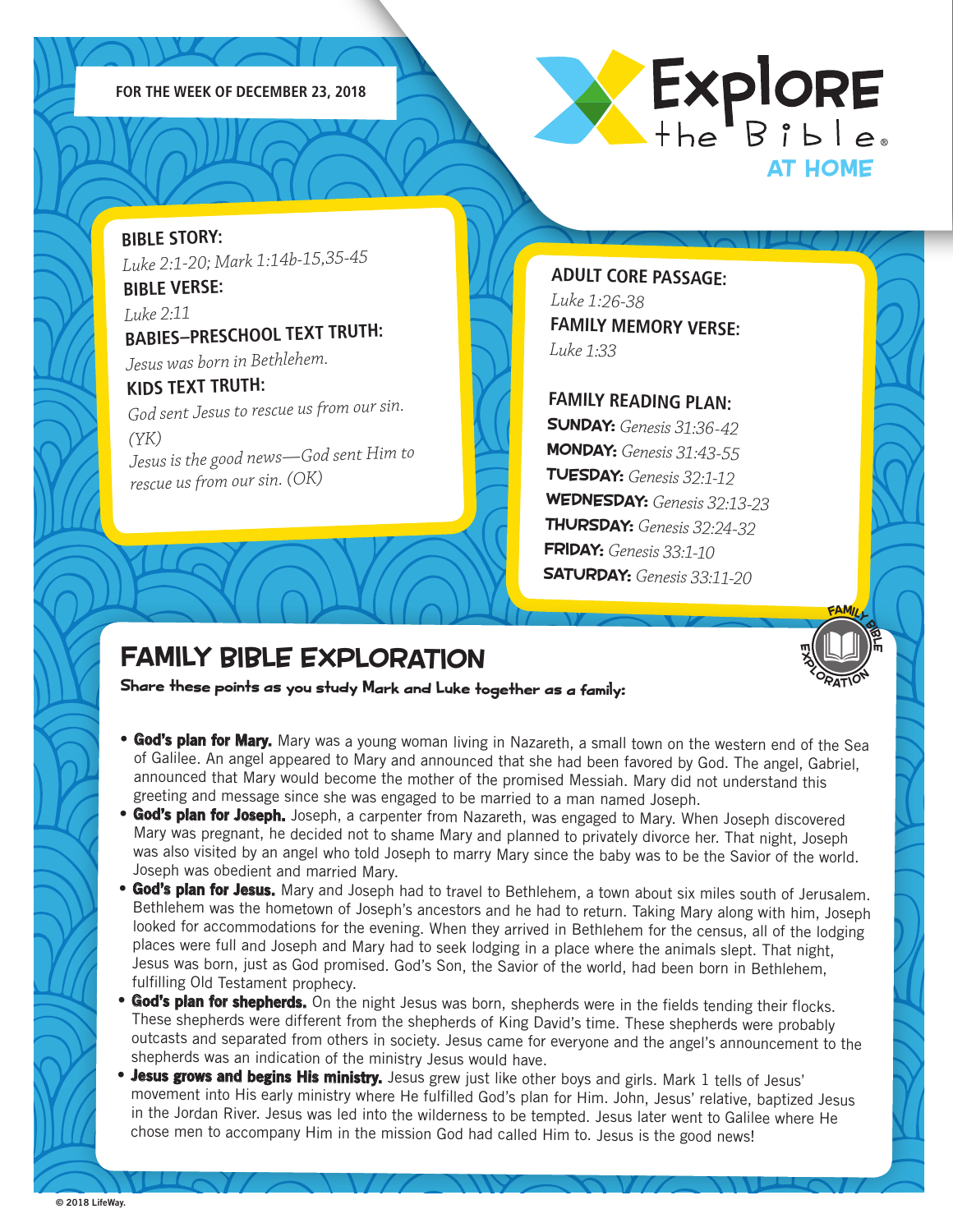



### **BIBLE STORY:**

*Mark 6:45-52* **BIBLE VERSE:**

### *Psalm 56:3* **BABIES–PRESCHOOL TEXT TRUTH:**

*Jesus cares and helps. (BT) We know God's Son, Jesus, can help us. (P)*

### **KIDS TEXT TRUTH:**

*Jesus has power over creation. (YK) Jesus is all-powerful. He rules over creation. (OK)*

**ADULT CORE PASSAGE:** *Genesis 31:2-16*  **FAMILY MEMORY VERSE:** *Genesis 31:3*

### **FAMILY READING PLAN:**

SUNDAY: *Genesis 34:1-12* MONDAY: *Genesis 34:13-24* TUESDAY: *Genesis 34:25-31* WEDNESDAY: *Genesis 35:1-15* THURSDAY: *Genesis 35:16-29* FRIDAY: *Genesis 36:1-8* SATURDAY: *Genesis 36:9-43*

### FAMILY BIBLE EXPLORATION



- **Jesus—fully God.** Jesus did many things to prove that He was indeed the Son of God. Jesus was fully God and at the same time fully human. That's hard for us to think about and it was equally as difficult for the disciples to think about. Jesus proved when He walked on water that He was not bound by laws of nature. Jesus has power over creation.
- Walking on water. It is fascinating to think about the time Jesus walked on the water. Many have speculated at the purpose of this event and why Jesus even walked on the water. A common response is, it was easily the quickest way across the Sea of Galilee. We all know the shortest distance between two points is a straight line. While true, Jesus clearly walked on the water to show His disciples that He cared for them and that He also was truly the Messiah.
- •Faith in the living God. The element of faith is prominent in most New Testament stories. Jesus healed the woman and girl because of faith. Jesus healed the lame man brought to Him by friends because of their faith. The disciples had a little problem with their faith sometimes, as we do, and Jesus helped increase their faith in Him by rescuing them from a storm and by walking on the water.
- **God is with His people.** Jesus showed the disciples that He was always with them, God also made it known that He was always with His people. After Jacob had sojourned with his uncle for quite some time, God let Jacob know that it was time to return to his home and his brother. Jacob remembered God's promise to him that God would bless Jacob's family. Jacob had seen God work in his family and Jacob vowed to follow God, who was always with him. Jacob gathered his family, said goodbye to Laban, and began his journey back to Bethel. Jacob believed God had his best interest in mind. Our faith in Jesus helps us see God's plans for us.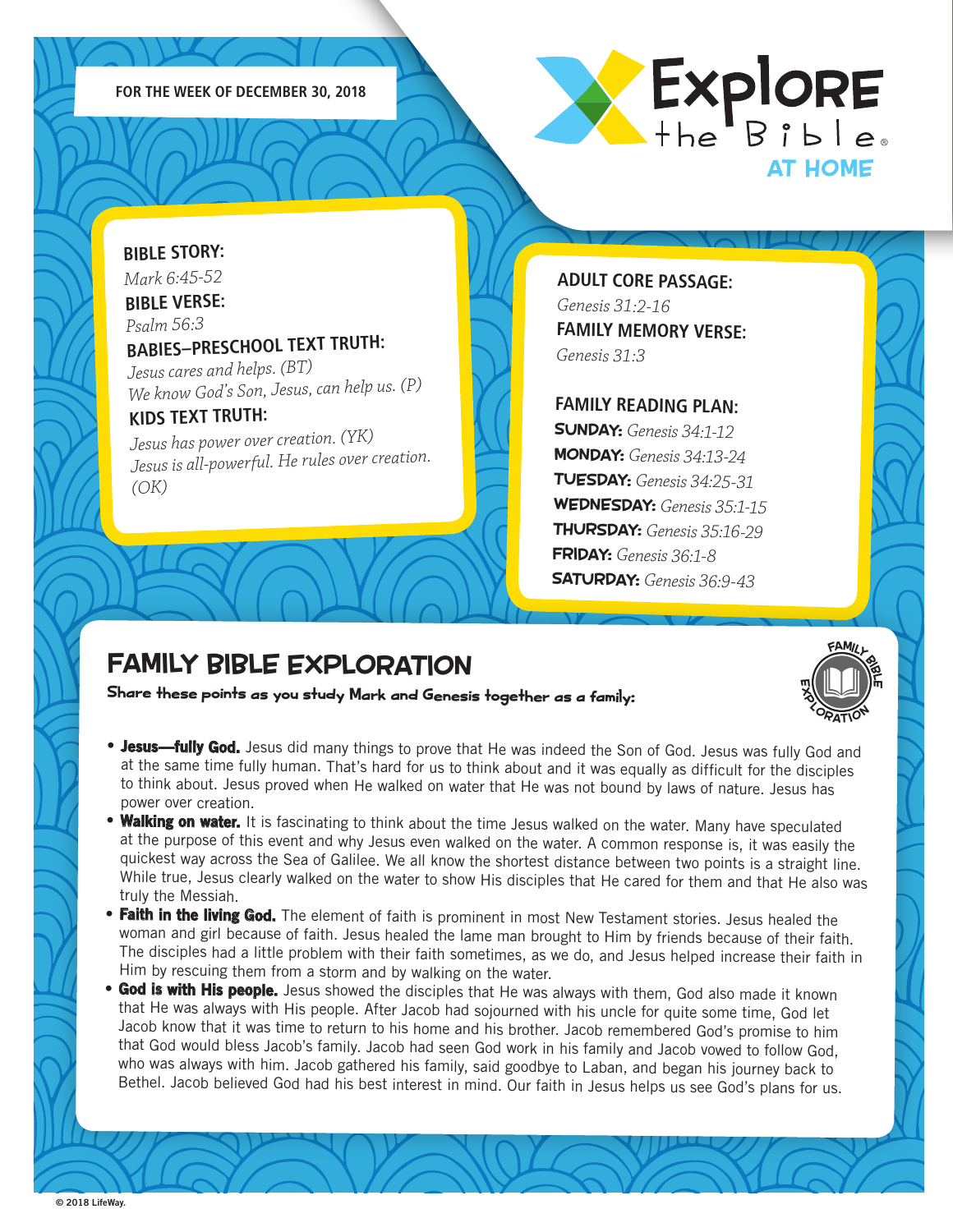



**BIBLE STORY:** *1 Timothy 1–6* **BIBLE VERSE:** *1 Timothy 4:12* **BABIES–PRESCHOOL TEXT TRUTH:**  *Paul chose Timothy to be a church helper.* **KIDS TEXT TRUTH:**  *We are not too young to be an example of Jesus* 

*in our words and actions. (YK) We are called to know the gospel and live our lives as an example of it. (OK)*

**ADULT CORE PASSAGE:** *Genesis 32:24-32*  **FAMILY MEMORY VERSE:** *Genesis 32:28*

#### **FAMILY READING PLAN:**

SUNDAY: *Genesis 37:1-4* MONDAY: *Genesis 37:5-11* TUESDAY: *Genesis 37:12-22* WEDNESDAY: *Genesis 37:23-36* THURSDAY: *Genesis 38:1-11* FRIDAY: *Genesis 38:12-18* SATURDAY: *Genesis 38:19-23*

# FAMILY BIBLE EXPLORATION

- FAMILL<br>I II P m iη X<sub>ORATION</sub>
- **Timothy, the young man.** Paul mentioned in his first letter to Timothy, that Timothy was young. While we have no idea what this really means about Timothy's numerical age, we know that Paul was adamant that Timothy be well admired in spite of his youth. God uses people of all ages and experience to accomplish His purposes. Like Timothy, God can use young and old alike, and boys and girls can be encouraged to serve God in any way He calls them
- **Family is important.** Timothy had been raised in a home where people talked often about spiritual things. We don't know if Timothy's father was part of the picture or not, only that he was a Greek. Timothy's mother and grandmother were important in shaping Timothy's understanding of Scripture. An intentional sharing of Scriptures is important for helping kids know Christ.
- **Discipleship is important.** Understanding Timothy's young age and respecting the commitment of Timothy's mother and grandmother, Paul took time to continue to disciple Timothy. The Book of 1 Timothy is Paul's letter of instruction to the young Timothy who was leading the church in Ephesus. Timothy's task as pastor was difficult as the church in Ephesus struggled. Paul encouraged Timothy to be strong in his faith and to not let others look down on him. Paul spent a great deal of time focusing on the gospel and its importance for believers. Paul told Timothy to stand by the gospel and never waver.
- **God transforms people.** Timothy's life is a picture of the transforming power of God. As Timothy grew in his faith, God used Timothy to encourage others. In Genesis 32, the Bible records a story of a wrestling match between an unnamed man and Jacob that transformed Jacob's life. Jacob was returning to the land of his father, and while he spent the night on a riverbank, he wrestled with a man all night long. Jacob understood the man to be God, and was eventually renamed Israel. Jacob erected a memorial to God as a way to remember the transformation in his life. God can transform our hearts and minds.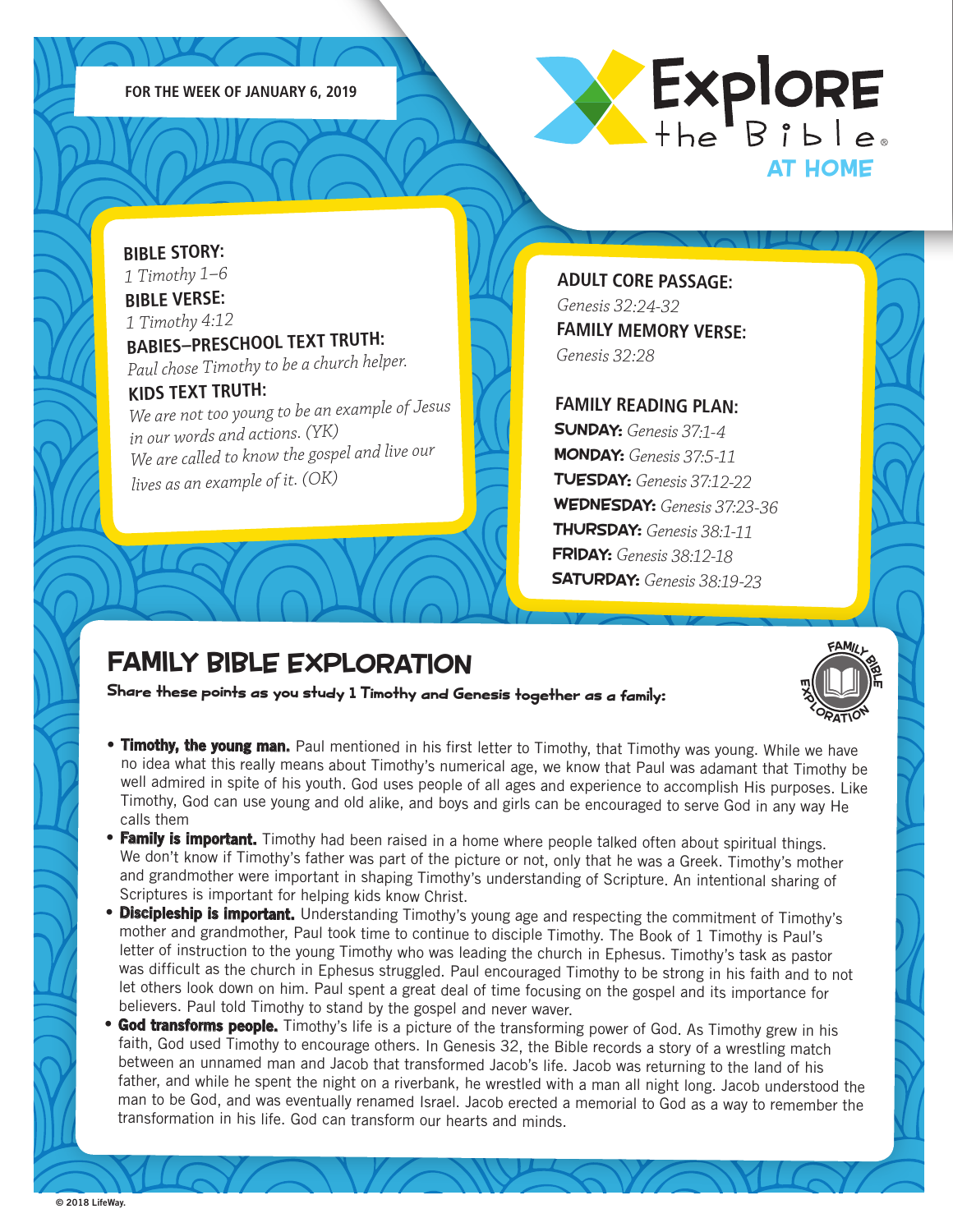



### **BIBLE STORY:**

*2 Timothy 1–4* **BIBLE VERSE:** *2 Timothy 3:16* **BABIES–PRESCHOOL TEXT TRUTH:**  *Learn from the Bible. (BT)*

### *Help others learn from the Bible and know about Jesus. (P)*

### **KIDS TEXT TRUTH:**

*The Bible helps us love and obey God. (YK) God gave us the Bible to help us know, love, and obey Him. (OK)*

**ADULT CORE PASSAGE:** *Genesis 33:1-15*  **FAMILY MEMORY VERSE:** *Genesis 33:11*

### **FAMILY READING PLAN:**

SUNDAY: *Genesis 38:24-30* MONDAY: *Genesis 39:1-6* TUESDAY: *Genesis 39:7-15* WEDNESDAY: *Genesis 39:16-23* THURSDAY: *Genesis 40:1-8* FRIDAY: *Genesis 40:9-15* SATURDAY: *Genesis 40:16-23*

# FAMILY BIBLE EXPLORATION

- FAMILL<br>I II P m iη X<sub>ORATION</sub>
- **The last will and testament.** Clearly Paul's letters to Timothy highlight the love that Paul had for Timothy. This second letter, another letter of encouragement, was very personal and is likely the last recorded correspondence of Paul before he was executed. Soon, Timothy would be on his own as the pastor of the Ephesian church. Paul told Timothy how proud he was, and how excited he was about Timothy's spiritual growth.
- **Qualities of a leader.** Paul wanted to make sure that Timothy understood what a good leader looked like. Paul told Timothy that he should not argue; he should avoid useless talking; preach the truth; and pursue righteousness, faith, love, and patience. Above all, Paul encouraged Timothy to be genuine and preach the gospel without wavering. Paul used his current circumstances as an indication of what a life lived for Christ would be like. Paul was genuine in his faith and preached it boldly, even though he was in prison awaiting execution for sharing his faith. Even while he was facing death, Paul continued to share the gospel and encouraged Timothy to continue as well.
- •The word in pictures. Paul employed word pictures to help make his point. Paul compared the Christian life to a soldier who was fully committed to his task. Paul also compared the Christian life to an athlete who wins a prize by following the rules. Paul finally compared the Christian life to a farmer who toiled greatly and in the end received the harvest.
- Reconciled relationships are a blessing from God. The advice Paul gave to Timothy was not something new. For all time, the Bible has given admonition for people to be genuine and to pursue righteousness, faith, love, and patience. An example taken from Genesis 33 shares the same advice. Jacob returned to his brother and approached him with humility, desiring forgiveness, and was welcomed back home.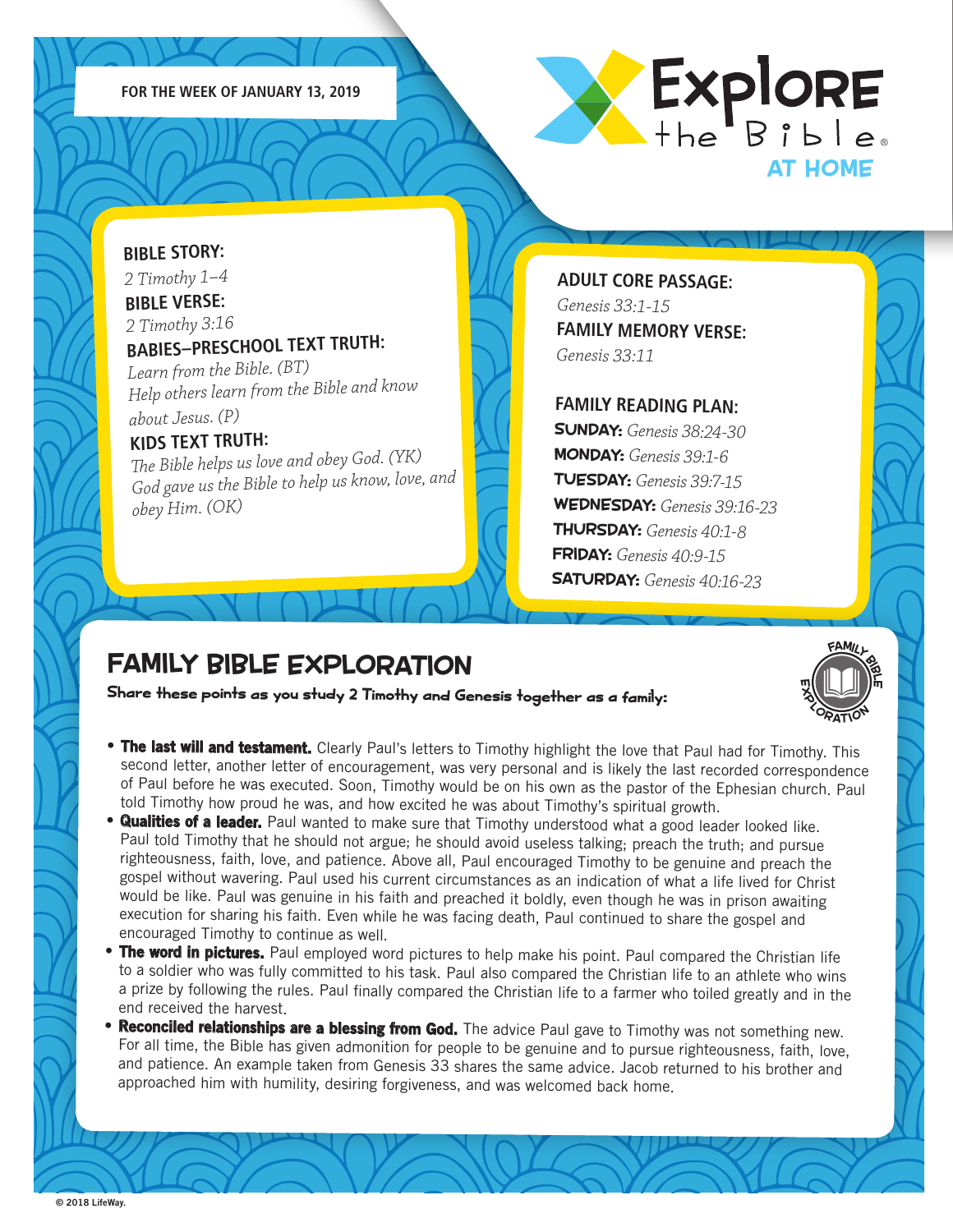



**BIBLE STORY:** *Titus 1–3* **BIBLE VERSE:** *Titus 2:14* **BABIES–PRESCHOOL TEXT TRUTH:**  *Paul helped church leaders know what is right.* **KIDS TEXT TRUTH:**  *Because of His mercy, God saved us from our sin. (YK) We cannot earn salvation. It is a gift of God because of His mercy. (OK)*

**ADULT CORE PASSAGE:** *Genesis 1:27; 9:1-7; Matthew 5:21-22* **FAMILY MEMORY VERSE:** *Genesis 1:27*

#### **FAMILY READING PLAN:**

SUNDAY: *Genesis 41:1-8* MONDAY: *Genesis 41:9-14* TUESDAY: *Genesis 41:15-24* WEDNESDAY: *Genesis 41:25-32* THURSDAY: *Genesis 41:33-38* FRIDAY: *Genesis 41:39-45* SATURDAY: *Genesis 41:46-52*

## FAMILY BIBLE EXPLORATION

Share these points as you study Titus, Genesis, and Matthew together as a family:



- **God values people.** Paul was a well-traveled man. God had called Paul to share the gospel message with many people, and Paul was faithful to do what God had called him to do. Paul was called to share the gospel with Jews and Gentiles. Before Paul, the gospel had been shared almost exclusively with the Jews. Paul knew that God's message of love was for all people because God values people.
- **Paul's companions.** On Paul's journeys, he traveled with many men. Timothy, whom we previously studied, was one of these men. Titus also shared in Paul's missionary journeys. Titus was left on the island of Crete to administer the churches that had been started on the island during previous trips.
- Preach the truth. Paul shared with Titus that there were still many false teachers who were infiltrating the church on Crete. Paul's message to Titus was very much the same message he sent to Timothy. The church on Crete needed to be reminded and warned that false teachings were not to be tolerated. Paul admonished Titus to find the truth and preach the truth in spite of false teachings.
- **People are created in God's image.** Genesis 1:27 announces God's creation of people. People were created in the image of God, and as such bear the qualities and characteristics of who God is. People, unlike God, are sinners, and even being made in the image of God, we are imperfect. After the flood account of Genesis 6–9, God entered into a covenant with Noah. As part of God's covenant with Noah, God gave Noah a specific command to protect human life. In the case of murder God required payment and sought the sacrifice of an animal to pay the penalty for sin. Ultimately, Jesus Christ, the Son of God, was offered as the perfect sacrifice for all people. Through Jesus' death and resurrection, God's wrath for sin was satisfied. The truth of the gospel message was shared with all those Paul taught and continues to be shared today.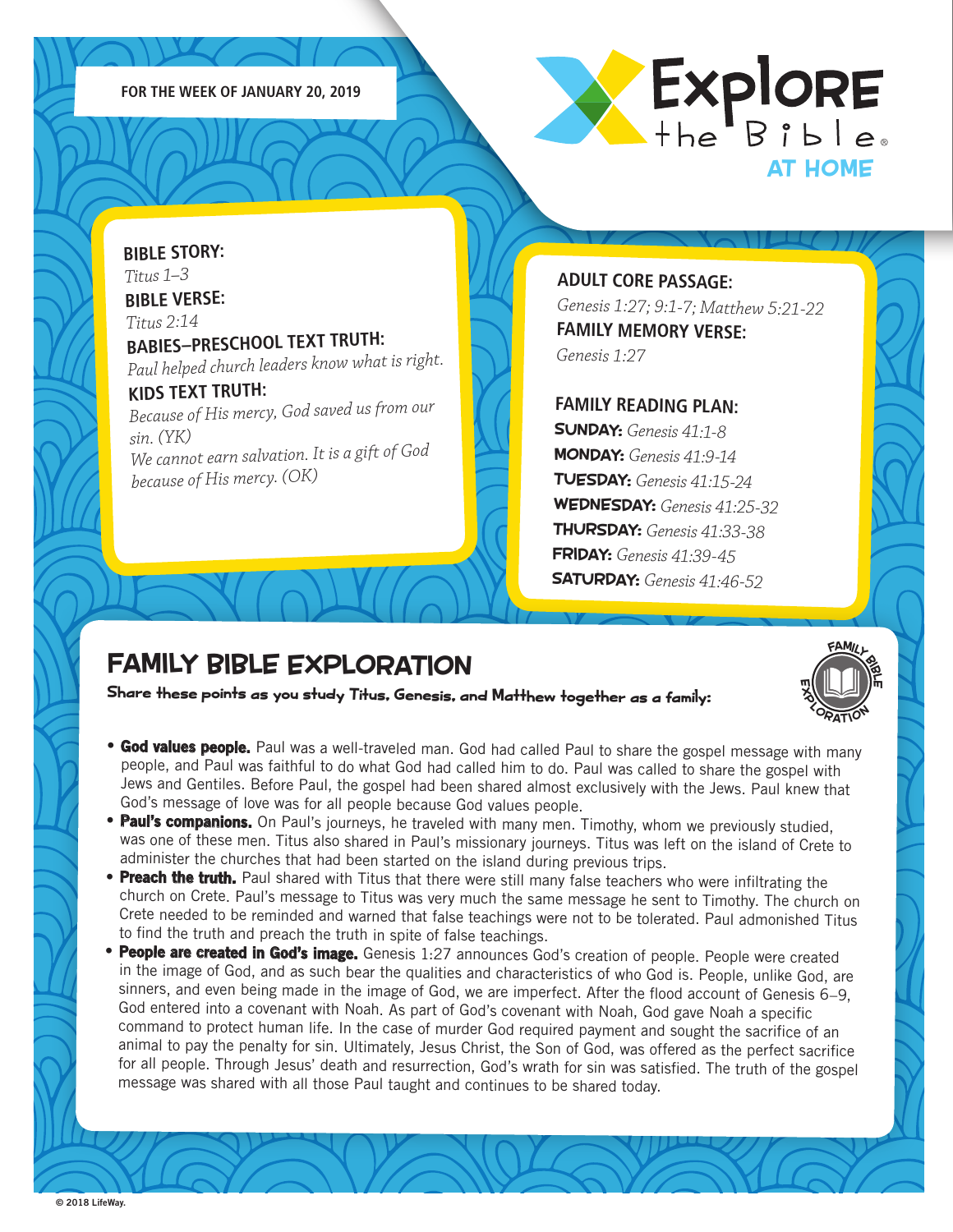



**BIBLE STORY:** *Amos 1–9* **BIBLE VERSE:**

*(OK)*

*Amos 5:4* **BABIES–PRESCHOOL TEXT TRUTH:**  *Obey God and love Him.*

### **KIDS TEXT TRUTH:**  *God wants us to love Him. (YK) God wants His people to be faithful to Him.*

**ADULT CORE PASSAGE:** *Genesis 35:1-15*  **FAMILY MEMORY VERSE:** *Genesis 35:11*

#### **FAMILY READING PLAN:**

SUNDAY: *Genesis 41:53-57* MONDAY: *Genesis 42:1-8* TUESDAY: *Genesis 42:9-17* WEDNESDAY: *Genesis 42:18-26* THURSDAY: *Genesis 42:27-38* FRIDAY: *Genesis 43:1-10* SATURDAY: *Genesis 43:11-14*

FAMILL<br>I II P

X<sub>ORATION</sub>

iη

m

## FAMILY BIBLE EXPLORATION

- Amos, prophet to Israel. By seeing his title, we might be led to assume that Amos was a professional prophet. This, however, was not true. Amos was actually a farmer who grew and harvested figs. Amos lived in the small town of Tekoa, which was about 10 miles south of Jerusalem. Amos also shepherded sheep on his farm, and these two things uniquely qualified Amos to share God's message with the kingdom of Israel.
- A kingdom divided. At this point in Israel's history, the nation had been divided. Two of the original twelve tribes of Israel were living in the south and were called by the name *Judah*. The remaining ten tribes kept the name *Israel* and lived in the northern part of the land. Judah and Israel had different kings. Some of the southern kings were God-honoring but none of the northern kings were.
- •Amos shares God's message. Amos, while a resident of Judah, had been called by God to minister in the land of Israel. As is typical with prophetic warnings, Amos told Israel to follow God in everything. Both Israel and Judah were experiencing financial prosperity, and Amos warned that reliance on financial prosperity instead of reliance on God would lead to a lack of concern for spiritual things and ultimately would bring God's wrath.
- **God desires faithfulness because of His example.** Genesis 35 shares a wonderful story of God's faithfulness to Jacob. After leaving Laban, Jacob journeyed back to Bethel, the land where God promised to bless Jacob and make his family great. This promise had been fulfilled. As Jacob stood on the same ground where he had originally received this message, he worshiped God, once again, but this time with his family—the fulfillment of God's promise. Jacob set up a monument so future generations would see it and remember God's faithfulness to His people. God's faithfulness to Jacob mirrors the faithfulness God had for the Israelites and His faithfulness endures even today.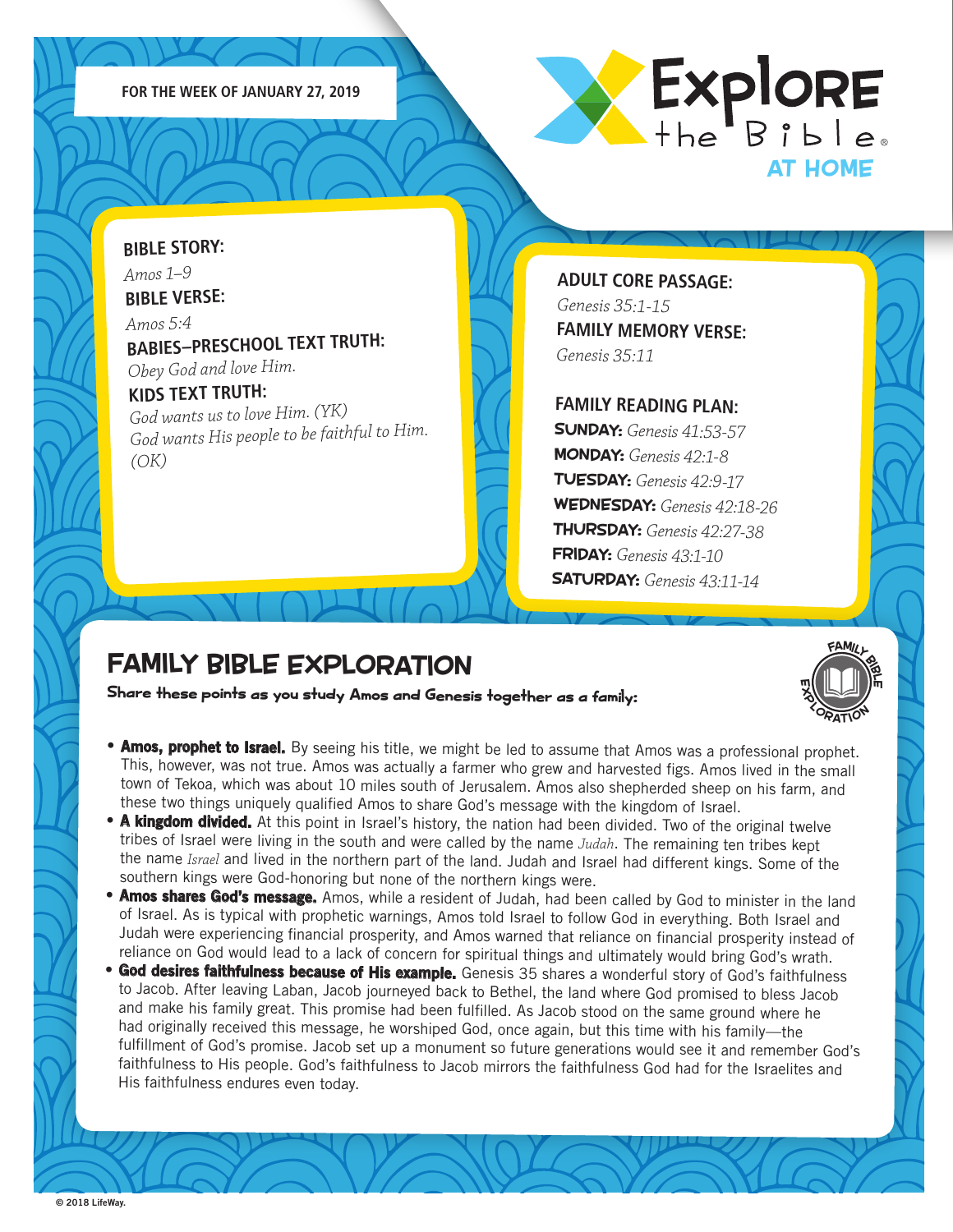



**BIBLE STORY:** *Hosea 1–14* **BIBLE VERSE:**

*Hosea 12:6* **BABIES–PRESCHOOL TEXT TRUTH:**  *Love and obey God. (BT)*

*Love and obey God because He loves us. (P)* 

### **KIDS TEXT TRUTH:**

*God loves His people. (YK) God loves His people even when they do not love Him as they should. (OK)*

**ADULT CORE PASSAGE:** *Genesis 37:5-11,19- 27*  **FAMILY MEMORY VERSE:** *Genesis 37:11*

#### **FAMILY READING PLAN:**

SUNDAY: *Genesis 43:15-22* MONDAY: *Genesis 43:23-28* TUESDAY: *Genesis 43:29-34* WEDNESDAY: *Genesis 44:1-9* THURSDAY: *Genesis 44:10-17* FRIDAY: *Genesis 44:18-26* SATURDAY: *Genesis 44:27-34*

FAMILL<br>I II P

X<sub>ORATION</sub>

iη

m

## FAMILY BIBLE EXPLORATION

- Hosea, prophet to Israel. Hosea was a prophet to the kingdom of Israel. Hosea ministered in Israel around the same time as Amos, but his message was very different. Amos encountered an Israel that was filled with people who relied on their financial blessing instead of God. Hosea encountered an Israel that was filled with people who continually ignored God and sinned without seeing their sin as a problem. God's message to Israel, through Hosea, was an ongoing message for the people.
- **God is faithful even when we are not.** God loves all people and God is a God of second chances. God gave Israel many chances to turn back to Him, but Hosea's message made that more clear in a far different way. Hosea was sent to marry a woman named Gomer, who in turn, was unfaithful to him. Gomer even left home and Hosea had to go find her and pay men money to get her back. Hosea's life with Gomer gave the people of Israel a clear picture of their relationship with God. Gomer represented Israel and their lack of love for God. Hosea's love for Gomer, no matter what she did, mirrored God's love and compassion for the people. God loved Israel, even when Israel did not love God like they should.
- •**Dream, dream, dream.** Families come in all shapes and sizes, and many have varying degrees of interaction. Jacob had returned home with his 12 children in tow. Joseph, the first son born of Rachel, and the second youngest, was Jacob's favorite. Jacob lavished Joseph with special gifts, which caught the eye of his siblings. One night, Joseph dreamed an odd dream which he shared with his brothers. The brothers assumed the dream meant that Joseph would one day rule over them and Joseph was sharing the dream to make himself much more important. The brothers sought to do harm to Joseph and sold him to traders going to Egypt. Loving others can be difficult, but we can love others. God loves us even when we don't love Him the way we should.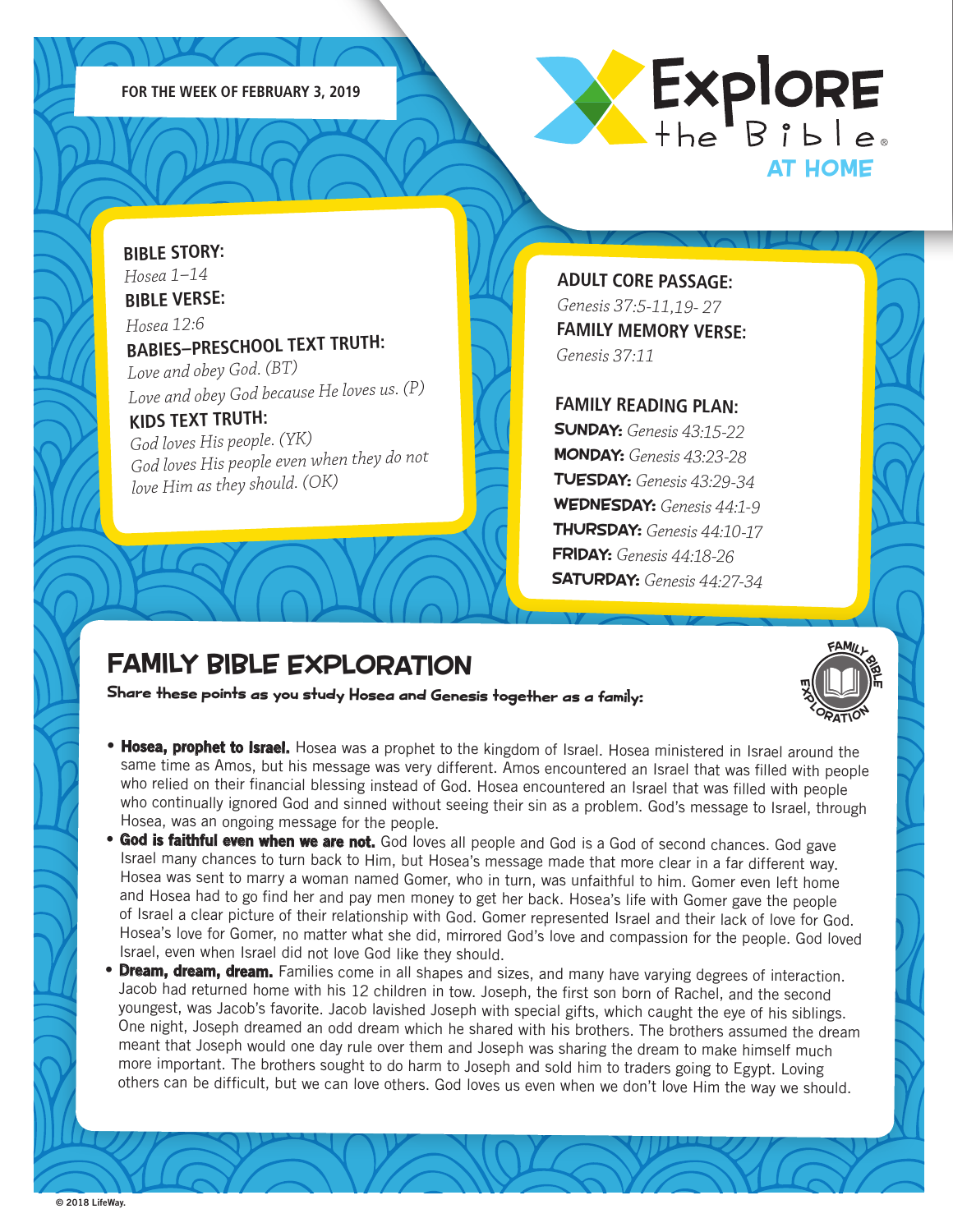



**BIBLE STORY:** *Jonah 1–4* **BIBLE VERSE:**

*Jonah 2:9b* **BABIES–PRESCHOOL TEXT TRUTH:**  *God said to tell people about Him.*

#### **KIDS TEXT TRUTH:**

*God offers forgiveness to everyone. (YK) No one deserves God's forgiveness, but He offers it to all people. (OK)*

**ADULT CORE PASSAGE:** *Genesis 39:3-12,19-21*  **FAMILY MEMORY VERSE:** *Genesis 39:21*

#### **FAMILY READING PLAN:**

SUNDAY: *Genesis 45:1-8* MONDAY: *Genesis 45:9-15* TUESDAY: *Genesis 45:16-28* WEDNESDAY: *Genesis 46:1-7* THURSDAY: *Genesis 46:8-27* FRIDAY: *Genesis 46:28-34* SATURDAY: *Genesis 47:1-12*

## FAMILY BIBLE EXPLORATION



- Jonah, prophet to Israel. Jonah was a professional prophet. God had called Jonah to prophesy to the nation of Israel, and Jonah actually prophesied that Israel would experience great financial blessing. God fulfilled that prophecy during the reign of King Jeroboam II. The Book of Jonah, however, focuses on a different mission God had for Jonah.
- Jonah, prophet to Nineveh. God's plan was for Jonah to go to Nineveh and preach repentance. Jonah, being from Israel, did not like Nineveh. Nineveh was the capital city of Assyria and the Assyrians were ruthless savage people who fought against Israel on many occasions. Jonah did not want the Assyrians to repent, so he ran in the complete opposite direction from where God wanted him to go. God pursued Jonah and Jonah was thrown overboard from a ship and swallowed by a great fish. Inside the fish, Jonah had time to consider God's message, and when the fish spit Jonah back onto dry land, Jonah went to Nineveh as God asked. Jonah did preach to the people of Nineveh, who repented of their sin and were spared by God. Jonah did not like this new situation either and was angry at God. God helped Jonah see that God was a compassionate God. God's love for all people was evident when the people of Nineveh repented.
- •Human faithfulness honors God. Eventually Jonah did what God wanted him to do. Even though he was reluctant to fulfill God's mission for him, Jonah was faithful to preach and people repented. The Book of Genesis tells a different story that highlights a man's faithfulness to God. Joseph was known to be faithful to God in everything he did. Once, Joseph encountered a situation which landed him in prison even though he had done nothing wrong. Instead of being indignant, Joseph remained faithful to God, trusting God's plan for His life.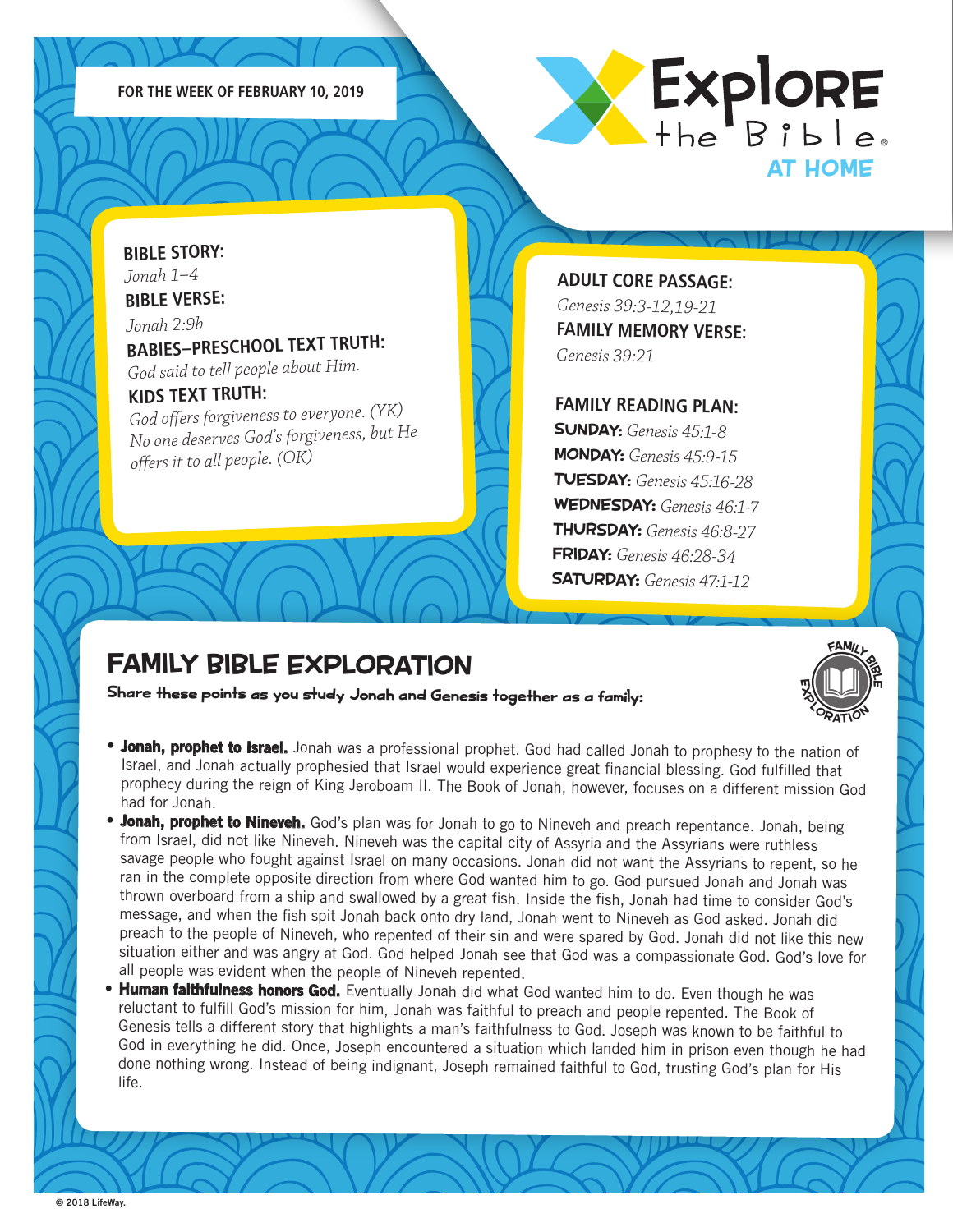



**BIBLE STORY:** *Nahum 1–3* **BIBLE VERSE:** *Nahum 1:3a* **BABIES–PRESCHOOL TEXT TRUTH:**  *God cares for people. (BT) God cares for people who obey Him. (P)* **KIDS TEXT TRUTH:**  *God is our refuge. (YK) The Lord is a refuge for those who trust in* 

*Him. (OK)*

**ADULT CORE PASSAGE:** *Genesis 41:15-21,33- 40* **FAMILY MEMORY VERSE:** *Genesis 41:16*

#### **FAMILY READING PLAN:**

SUNDAY: *Genesis 47:13-17* MONDAY: *Genesis 47:18-26* TUESDAY: *Genesis 47:27-31* WEDNESDAY: *Genesis 48:1-12* THURSDAY: *Genesis 48:13-22* FRIDAY: *Genesis 49:1-12* SATURDAY: *Genesis 49:13-21*

FAMILL<br>I II P

X<sub>ORATION</sub>

iη

m

## FAMILY BIBLE EXPLORATION

- Nahum, prophet to Judah. The kingdom of Judah was all that remained of God's people. True to God's word, the nation of Israel, or the Northern Kingdom, had been attacked and the people had been taken away as captives. The nation ceased to exist. Judah may have been worried that their capture was imminent because Assyria was still a major power. Assyria's power had diminished, but they had returned to their old ways of terrorizing the surrounding people. Judah was scared. God sent Nahum with a message of hope.
- •Nahum, prophet to Nineveh. Nahum carried a message of warning to the people of Nineveh. Previously, Jonah had preached and the people of Nineveh repented. As often happens, after the people repented and began to follow God, they eventually forgot all about God and returned to their evil ways. Nahum's message told the people of Nineveh that this time Nineveh would be destroyed and there was nothing they could do about it. God was going to send another nation to destroy them, and that's exactly what God did. After Nahum's message, the people of Nineveh were attacked by the Babylonians and their city and nation were destroyed and burned so completely that remnants of the city were not found until the 1800s AD.
- •A dreamer of dreams. Joseph had been used by God to interpret several dreams while in prison. One of the men whom Joseph helped remembered Joseph when Pharaoh had a troubling dream. Joseph, through God's power, was able to interpret the dream of Pharaoh and warn him that seven years of hard famine were coming. Joseph convinced Pharaoh to plan ahead, and Joseph was placed in charge of collecting the grain to keep the people of Egypt alive. This plan also was part of God's plan to bring a group of people, specifically Joseph's brothers and father and their families, to live in the land. The people spared through Joseph's leadership would become a remnant. God cared for His people in Joseph's time, in the time of Nahum, and today.